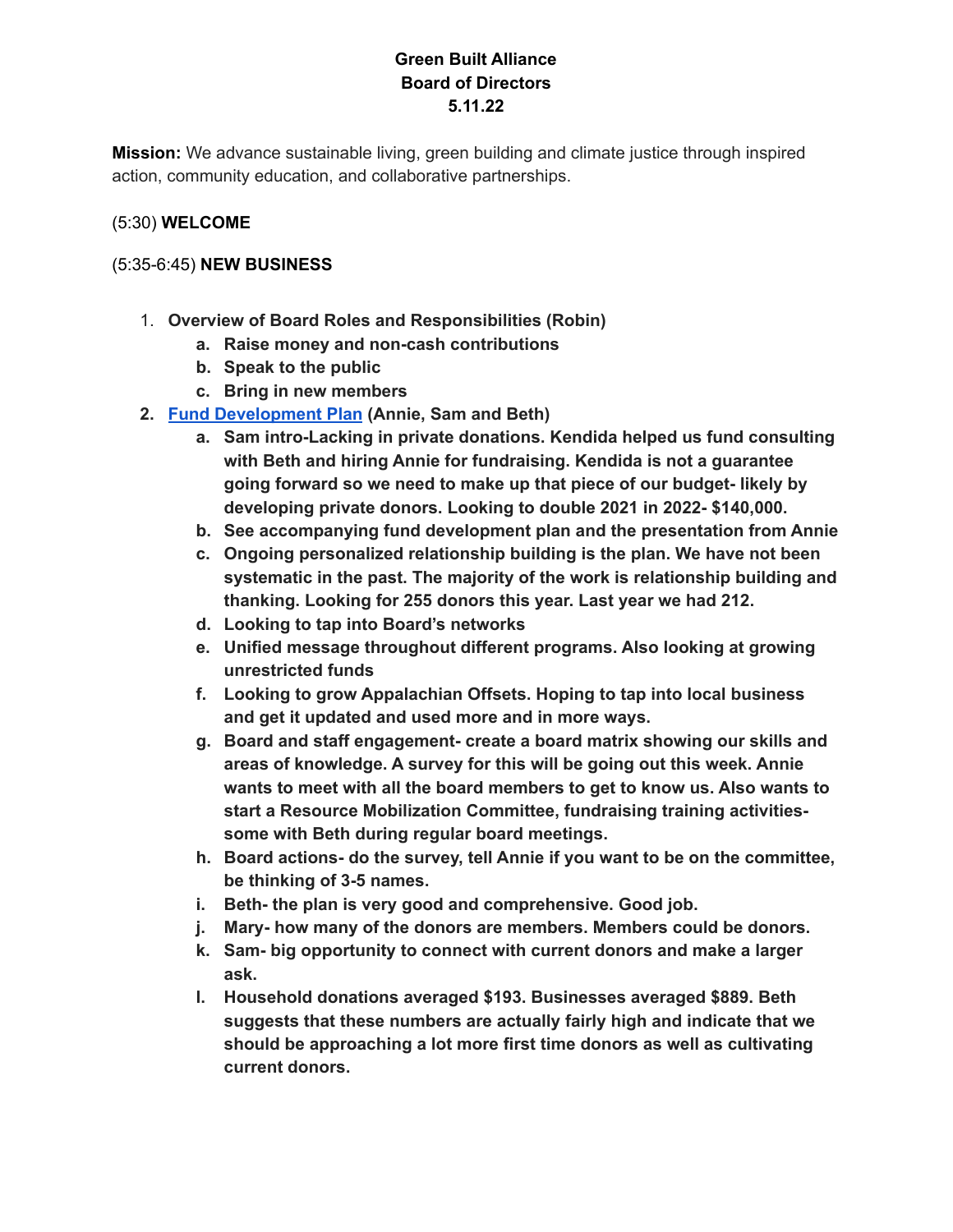- **m. Robin- we are doing great work that people are interested in. What are the new opportunities for getting our message out there and getting the clients' stories out to the donors.**
- **n. Deborah- add an extra donation opportunity to the membership invoice**
- **o. Leesa- check the 1% for the planet membership to see if any of those companies would be a good fit as donors- even if they aren't in WNC. We have a reach that is further than we might think.**
- **p. Deborah- private colleges**
- **3. Staffing Updates (Sam)**
	- **a. Lost 4 staff in March**
	- **b. 5 new staff are hired. We are thrilled with the new hires.**
- **4. Strategic Planning Begins (Cari)**
	- **a. Beth will consult with us on our strategic plan. We received an \$8,500 grant from Community Foundation that will cover Beth's work in guiding the process. Beth will join us at the next three board meetings to work on this.**
	- **b. Beth will be doing interviews with staff, board members, partners, etc.**
- **5. Board composition and future members (Robin)**
	- **a. Considering holding off on adding new board members until the strategic planning is complete. All are in agreement.**

## (6:45-7) **CONSENT AGENDA: Stephens motions to approve the consent agenda. Deborah seconds. All in favor.**

- Approval of Treasurer's Report for April 2022
- Tagline: The board and staff votes were pretty evenly split between the two options: "Advancing Sustainability in the Built Environment" and "Bold Action for a Livable Planet." We will stick with the original tagline since the voting wasn't conclusive. We will look at this again at this at the end of 2022
- Green Built Homes: In April there were 10 homes certified. In total there are 2493 certified, 56 Net Zero homes and 330 homes registered.
- Membership: At the end of April we have 282 current members. Last year at this time we had 266, so we are higher this year.
- Appalachian Offsets: The 10kW system on the St. Paul Educational building on Burton Street has been installed. We will be doing a promotion soon. The potential PV project for United Way is developing. The size of the system is still TBD. It appears that a large part of the system will be donated by Blue Ridge Power. We will collaborate with United Way on a Fundraising Campaign.
- BHP Neighbor to Neighbor campaign- We have hired Sugar Hollow Solar as the installer for these low income household PV systems. This is funded by County and City ARPA funds.
- ESN Heating Repair and Replacement Program- We have hired Sustainable Air to be the installer and repair contractor for this program that will serve low income households. This is funded by County and City ARPA funds.
- There will be some funding for a local nonprofit PV system. Our best guess at this point is \$60k.